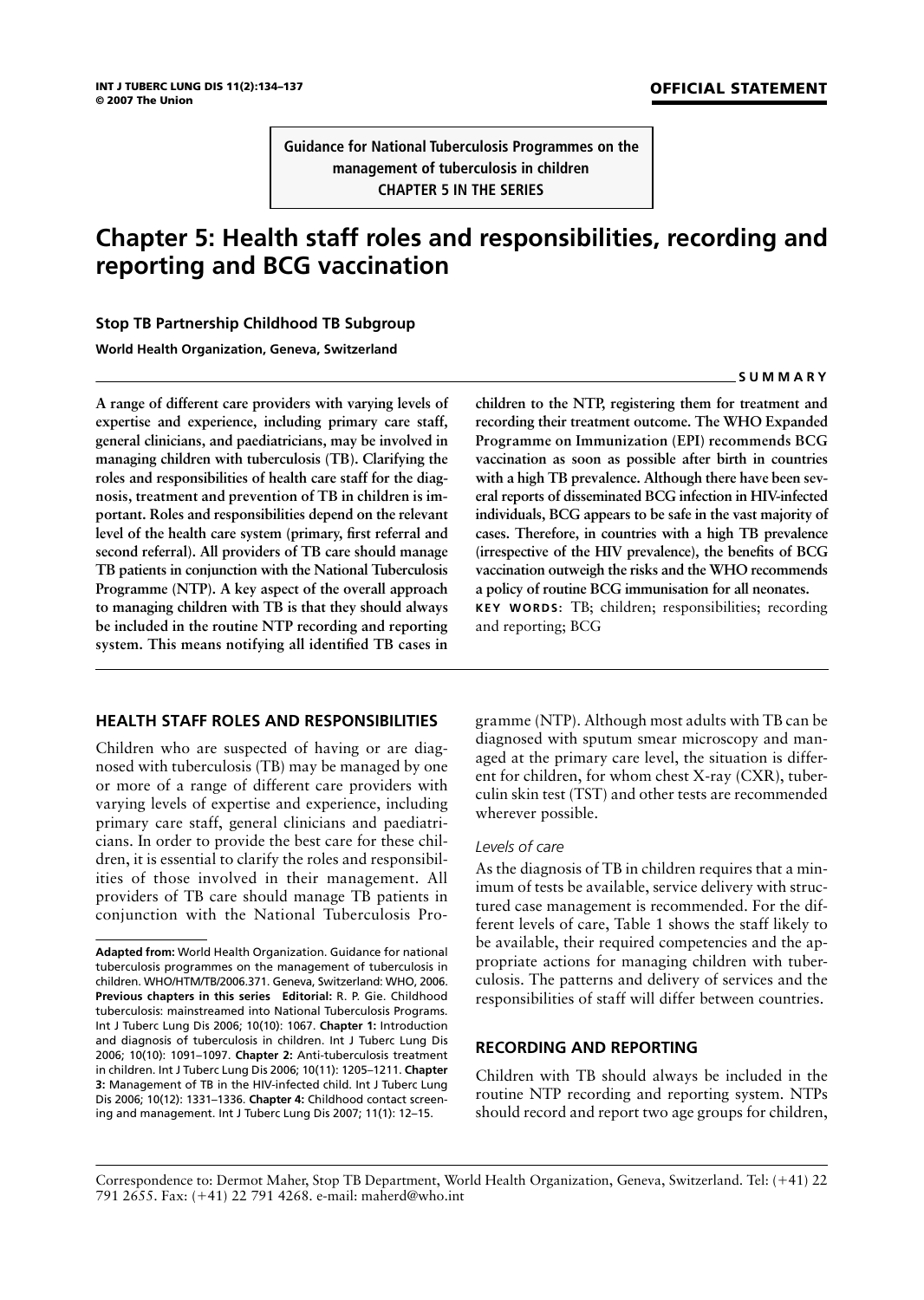| Primary care level                          |                                                                                                                                                                                                                                                                                       |
|---------------------------------------------|---------------------------------------------------------------------------------------------------------------------------------------------------------------------------------------------------------------------------------------------------------------------------------------|
| Staff                                       | Medical assistants, nursing sisters and<br>general practitioners                                                                                                                                                                                                                      |
| Minimum<br>requirements                     | Trained to recognise the symptoms and<br>elicit the signs of childhood TB<br>Recognise the importance of being in<br>contact with smear-positive source cases                                                                                                                         |
| Responsibilities                            | Identify children with symptoms and<br>physical signs suggestive of TB<br>as well as contacts of newly diagnosed<br>smear-positive source cases<br>Arrange treatment for children with<br>disease (directly observed treatment)<br>or infection and ensure referrals and<br>follow-up |
| Action                                      | Refer to first referral level of care                                                                                                                                                                                                                                                 |
| First referral level*<br>Staff              | Generalists, clinical officers and<br>paediatricians                                                                                                                                                                                                                                  |
| Minimum<br>requirements                     | Trained to perform TST, lumbar puncture<br>and pleural taps and read CXRs<br>Have available TST, CXR and HIV testing<br>(in high HIV prevalence areas)                                                                                                                                |
| Responsibilities                            | Be able to take a history, perform a<br>physical examination and interpret<br>the following tests:<br>-sputum smear microscopy<br>-culture for M. tuberculosis<br>$-$ TST<br>$-CXR$<br>-HIV testing (in high prevalence areas)<br>-lumbar puncture and pleural tap                    |
| Action                                      | Responsible for the diagnosis of<br>TB infection and disease<br>Refer and register the child with the NTP<br>Refer child back to primary level for<br>treatment and follow-up<br>Manage common side effects and more<br>serious cases (e.g., miliary TB)                              |
| Second referral level <sup>+</sup><br>Staff | Person with known expertise to manage<br>complicated TB                                                                                                                                                                                                                               |
| Minimum<br>requirements                     | This will differ depending on national<br>priorities                                                                                                                                                                                                                                  |
| Responsibilities                            | Diagnose and manage complicated TB,<br>including most cases of disseminated<br>TB and TB meningitis and MDR-TB<br>in children                                                                                                                                                         |
| Actions                                     | Responsible for the diagnosis and<br>management of complicated<br>childhood TB<br>Advise the NTP on the management of<br>complicated TB cases<br>Refer and register the children with<br>the NTP                                                                                      |

#### **Table 1** Service delivery at different levels of care

**Table 2** Definitions of standard treatment outcomes

| Standard<br>treatment<br>outcome | Definition                                                                                                                     |  |
|----------------------------------|--------------------------------------------------------------------------------------------------------------------------------|--|
| Cured                            | Patient who is sputum smear-negative in the last<br>month of treatment and on at least one previous<br>occasion                |  |
| Completed<br>treatment           | Patient who has completed treatment but who<br>does not meet the criteria to be classified as a<br>cure or a failure           |  |
| Default                          | Patient whose treatment was interrupted for 2<br>consecutive months or more                                                    |  |
| Death                            | Patient who dies for any reason during the course<br>of treatment                                                              |  |
| Treatment<br>failure             | Patient who is sputum smear-positive at 5 months<br>or later during treatment                                                  |  |
| Transfer out                     | Patient who has been transferred to another<br>recording and reporting unit and for whom the<br>treatment outcome is not known |  |

NTP activities. This age breakdown is crucial for ordering drugs (as child-friendly formulations are particularly important in children aged 0–4 years) and for monitoring trends in these two distinct age groups (as children aged 0–4 years are the most vulnerable, and infection at these early ages indicates recent transmission). In addition, routine NTP data collection will provide valuable and sustainable information on market needs concerning child-friendly formulations of anti-tuberculosis drugs.

It is crucial to notify the NTP of all identified TB cases in children, register them for treatment and record their treatment outcome at the end of the treatment course. The District TB Officer should record the outcome in the district TB register according to the standard outcomes (see Table 2).1

Four of the standard outcomes are applicable to children with smear-negative pulmonary or extrapulmonary TB: treatment completion, default, death and transfer out.

The District Tuberculosis Officer compiles and sends the quarterly district reports of all cases registered and their treatment outcomes to the Regional TB Officer. The Regional TB Officer verifies that the district reports are correct, complete and consistent, and submits a regional report to the central NTP. The indicators shown in Table 3 are useful for monitoring trends in case-finding and treatment outcomes.

### **BCG VACCINATION IN CHILDREN**

Bacille Calmette-Guérin (BCG) is a live attenuated vaccine derived from *Mycobacterium bovis.* The World Health Organization's (WHO's) Expanded Programme on Immunization (EPI) recommends BCG vaccination as soon as possible after birth in countries with a high TB prevalence.2 High TB prevalence countries are those that do not meet the criteria for low TB prevalence (see Table 4).

\* For example, community health centres and district hospitals.

† Tertiary care, including regional or national hospitals.<br>TB = tuberculosis; TST = tuberculin skin test; CXR = chest X-ray; HIV = human immunodeficiency virus;  $NTP = National Tuberculosis Programme;$  $MDR-TB = multidrug-resistant TB$ .

0–4 years and 5–14 years, using the quarterly reporting form. Routine reporting of these two age groups has considerable benefits. Enumerating children with TB is a key step in bringing their management into the mainstream of the Stop TB strategy as part of routine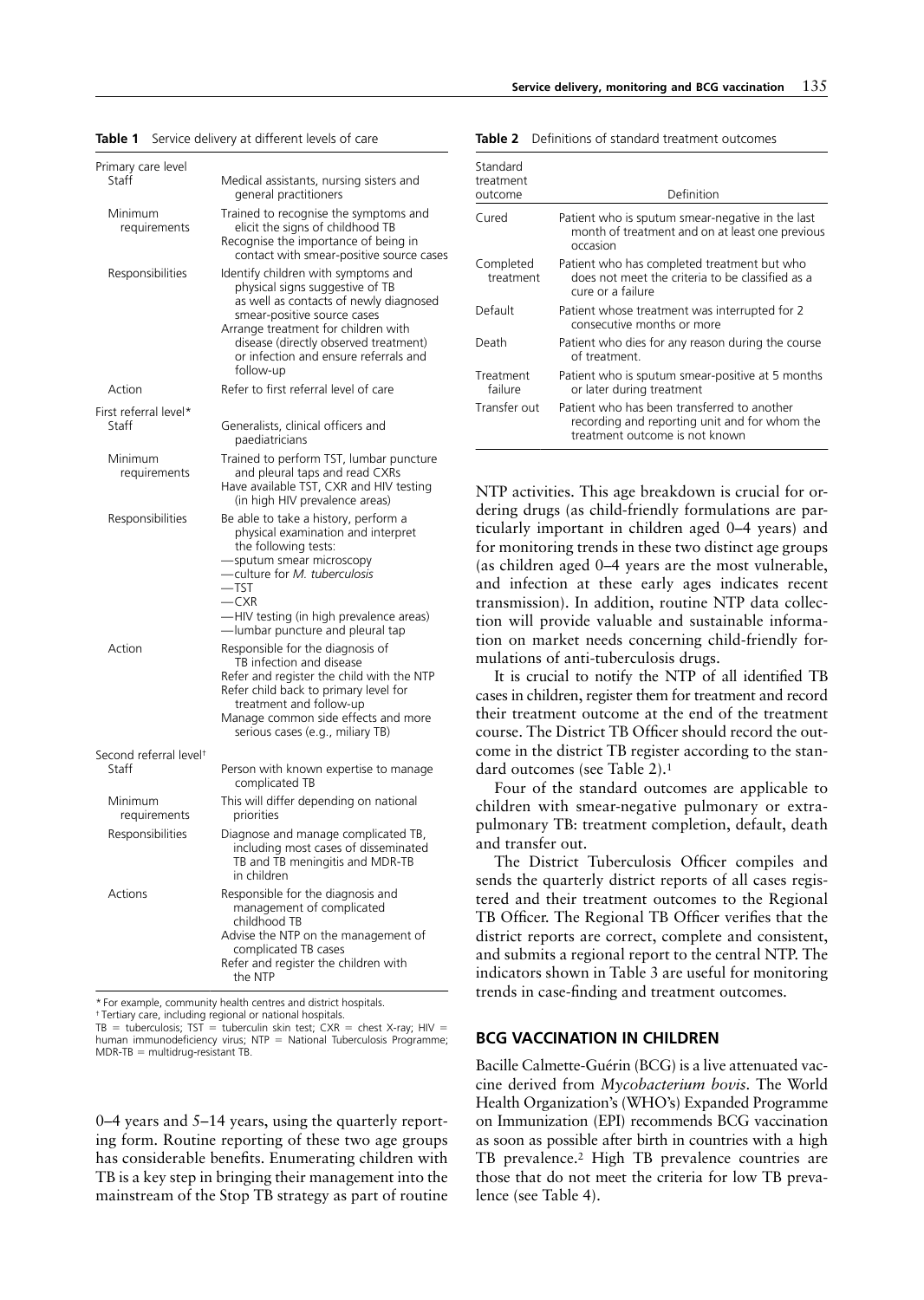|               | <b>Table 3</b> Examples of indicators in routine NTP recording |  |
|---------------|----------------------------------------------------------------|--|
| and reporting |                                                                |  |

| Indicator                                                                                                                                                      | Significance                       |
|----------------------------------------------------------------------------------------------------------------------------------------------------------------|------------------------------------|
| Proportion of all TB cases                                                                                                                                     | May indicate over- or under-       |
| in children                                                                                                                                                    | reporting of TB cases in children  |
| Proportions of children                                                                                                                                        | May indicate over- or under-       |
| with pulmonary and                                                                                                                                             | diagnosis of pulmonary and         |
| extra-pulmonary TB                                                                                                                                             | extra-pulmonary TB                 |
| Proportion of children who are Quality of management of<br>cured (smear-positive TB) or<br>complete treatment<br>(smear-negative TB and<br>extra-pulmonary TB) | children with TB in the NTP        |
| Proportion of children with                                                                                                                                    | This proportion should be very low |
| miliary TB or TB meningitis                                                                                                                                    | where BCG coverage is high         |

 $NTP = National Tuberculosis Programme; TB = tuberculosis; BCG = bacille$ Calmette-Guérin.

In all countries, children with known primary (e.g., congenital) immunodeficiencies should not receive BCG vaccination. Although BCG has been given to children since the 1920s, controversies remain about its effectiveness in preventing TB disease among adults. Efficacy ranges from 0 to 80% in published studies from several areas of the world. There are several reasons for this variability, including the different types of BCG used in different areas, differences in the strains of *M. tuberculosis* in different areas, different levels of exposure and immunity to environmental mycobacteria and differences in immunisation practices. However, it is generally accepted that after effective BCG vaccination there is protection against the more severe types of TB such as miliary TB and tuberculous meningitis, which are most common in young children.

The human immunodeficiency virus (HIV) pandemic has had implications for BCG vaccination. The response to BCG vaccination may be reduced in HIVinfected individuals, and conversion to a positive TST after BCG is less frequent in HIV-infected individuals. Although there have been several reports of disseminated BCG infection in HIV-infected individuals, BCG appears to be safe in the vast majority of cases. It is recommended that a BCG vaccination policy should depend on the prevalence of TB in a country. In countries with high TB prevalence, the benefits of BCG vaccination outweigh the risks. In these countries, the WHO recommends a policy of routine BCG

**Table 4** Definition of low TB prevalence countries

- Average annual notification rate of smear-positive PTB for the past 3 years <5/100 000
- Average annual notification rate of TB meningitis in children under 5 years for the past 5 years  $<$  1 case/1 000 000 population, AND
- Average annual risk of tuberculosis infection 0.1% or less

 $TB =$  tuberculosis;  $PTB =$  pulmonary tuberculosis.

immunisation for all neonates. A child who has not had routine neonatal BCG immunisation and has symptoms of HIV disease or the acquired immune-deficiency syndrome (AIDS) should not be given BCG because of the risk of disseminated BCG disease. BCG should not be given to HIV-infected children in low TB prevalence countries.

There is no evidence that revaccination with BCG affords any additional protection, and revaccination is therefore not recommended.

A small number of children (1–2%) develop complications following BCG vaccination. These most commonly include local abscesses, secondary bacterial infections, suppurative adenitis and local keloid formation. Most reactions will resolve over a few months. However, children who develop disseminated BCG disease should be investigated for immunodeficiencies and treated for TB using a first-line regimen (except pyrazinamide, to which *M. bovis* is uniformly resistant). Some children with persistent localised reactions may benefit from surgical excision.

Management of adverse reactions in HIV-infected children or children with other immunodeficiency syndromes is more complicated, and is discussed in Chapter 3 of this series 'Management of TB in the HIVinfected child'.3

#### *References*

- 1 World Health Organization. Treatment of Tuberculosis: Guidelines for National Programmes. 3rd ed. WHO/CDS/TB/2003.313. Geneva, Switzerland: WHO, 2003.
- 2 World Health Organization. Issues related to the use of BCG in immunization programmes: a discussion document. WHO/V&B/ 99.23. Geneva, Switzerland: WHO, 1999.
- 3 World Health Organization Stop TB Partnership Childhood TB Subgroup. Guidance for national tuberculosis programmes on the management of tuberculosis in children. Chapter 3. Management of TB in the HIV-infected child. Int J Tuberc Lung Dis 2006; 10: 1331–1336.

#### *Suggested reading*

- Colditz G A, Berkey C S, Mosteller F, et al. The efficacy of bacillus Calmette-Guerin vaccination of newborns and infants in the prevention of tuberculosis: meta-analyses of the published literature. Pediatrics 1995; 96(1 Pt 1): 29–35.
- Fitzgerald J M. Management of adverse reactions to Bacille Calmette-Guérin vaccine. Clin Infect Dis 2000; 31 (Suppl 3): S75–S76.
- Leung C C, Tam C M, Chan S L, Chan-Yeung M, Chan C K, Chang K C. Efficacy of the BCG revaccination programme in a cohort given BCG vaccination at birth in Hong Kong. Int J Tuberc Lung Dis 2001; 5: 717–723.
- Rahman M, Sekimoto M, Hira K, Koyama H, Imanaka Y, Fukui T. Is bacillus Calmette-Guerin revaccination necessary for Japanese children? Prev Med 2002; 35: 70–77.
- Strategic Advisory Group of Experts. Vaccines and biologicals. Part I. Wkly Epidemiol Rec 2001; 76: 373–380.
- Rodrigues L C, Pereira S M, Cunha S S, et al. Effect of BCG revaccination on incidence of tuberculosis in school-aged children in Brazil: the BCG-REVAC cluster-randomised trial. Lancet 2005; 366: 1290–1295.
- World Health Organization. TB/HIV: a clinical manual. 2nd ed. WHO/HTM/TB/2004.329. Geneva, Switzerland: WHO, 2004.